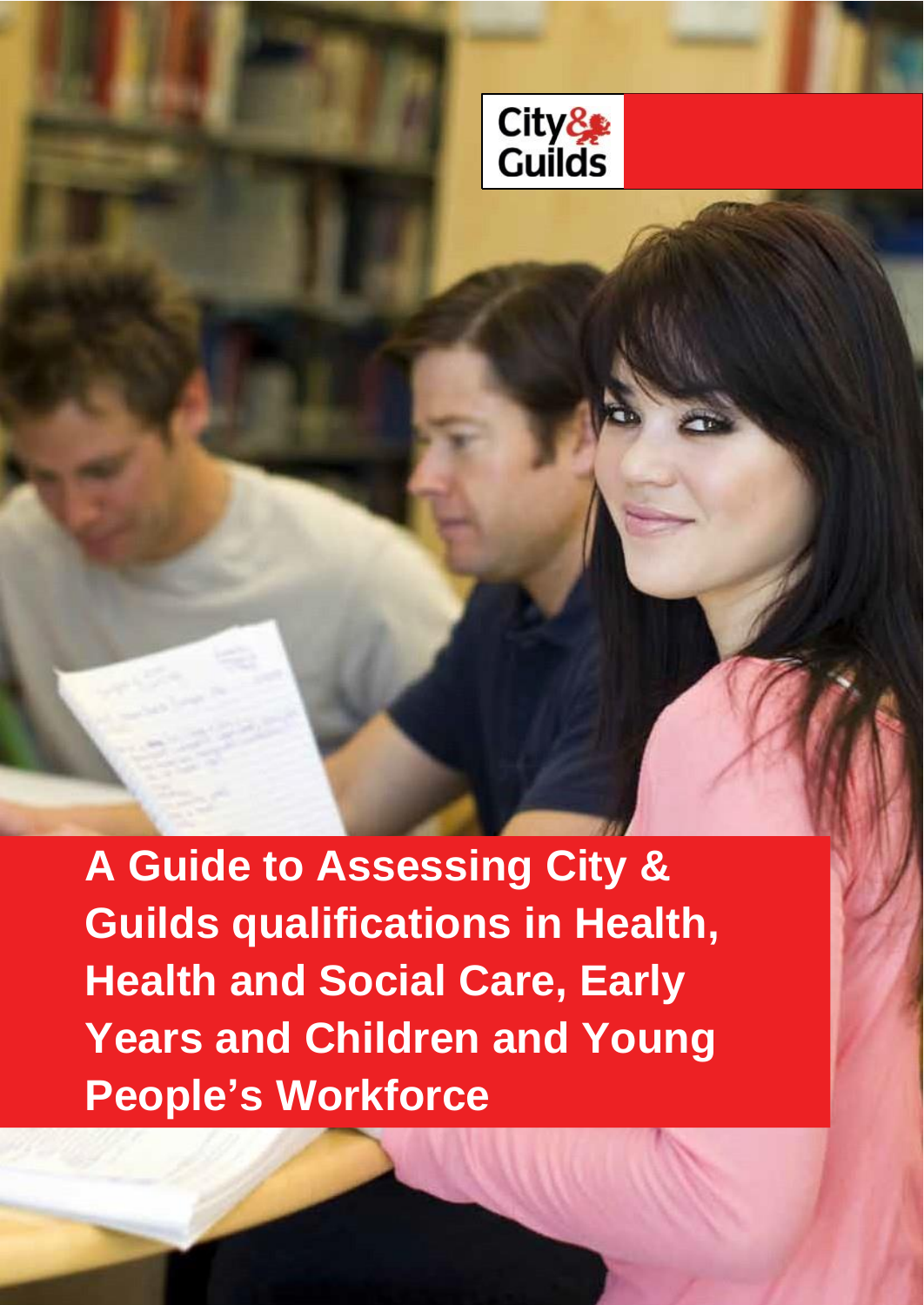# **1 Introduction**

The aim of this guide is to provide clarity, support and guidance for anyone who has a responsibility for contributing to the delivery or assessment of City & Guilds qualifications in Health, Health and Social Care (HSC), Early Years (EY) and the Children and Young People's Workforce (CYPW)

It should be used in conjunction with the qualification specifications/handbooks and is designed to promote best practice in the assessment of skills, knowledge and skills where assessment takes place in a range of environments including work-based learning settings.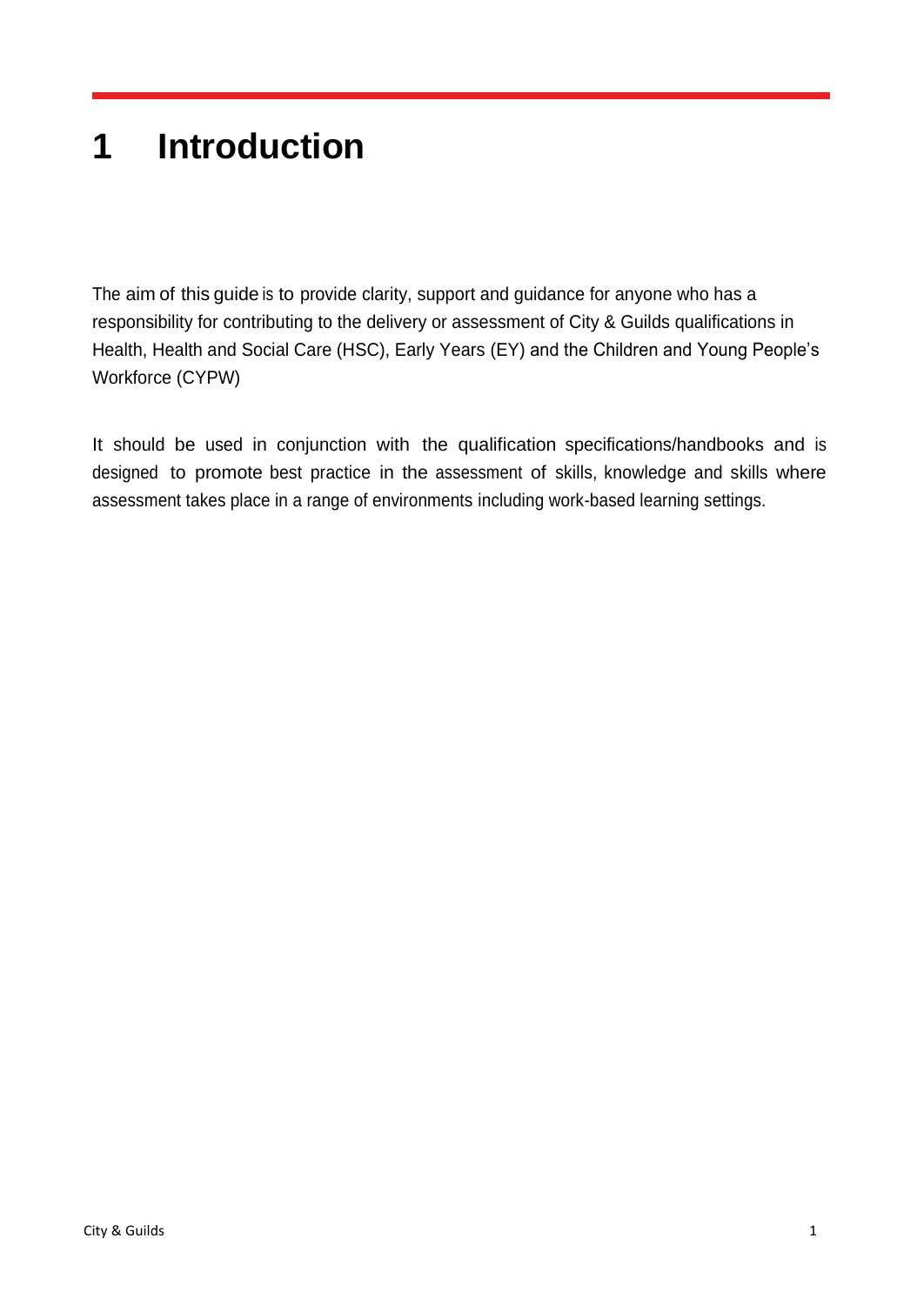# **2 The Assessment of Competence-Based Qualifications**

Competence based qualifications have been designed to attest to competence in the workplace. Consequently, they are best assessed in the workplace / working environment under real work conditions as the learner undertakes their normal work role.

Evidence collected and assessed must reflect current practice, policies and procedures of the workplace as informed by current legislation, and relevant service standards and codes of practice for the respective employment sector.



## **2.1 Knowledge based qualifications and knowledge only units in competence-based qualifications**

Competence based qualifications require the assessment of skills and knowledge, with the knowledge component forming part of competence- based units and / or existing as knowledge-based units in their own right.



Learners may also choose to complete knowledge only qualifications, free standing knowledge only units, or knowledge units which exist as part of a competence- ba se d qualification.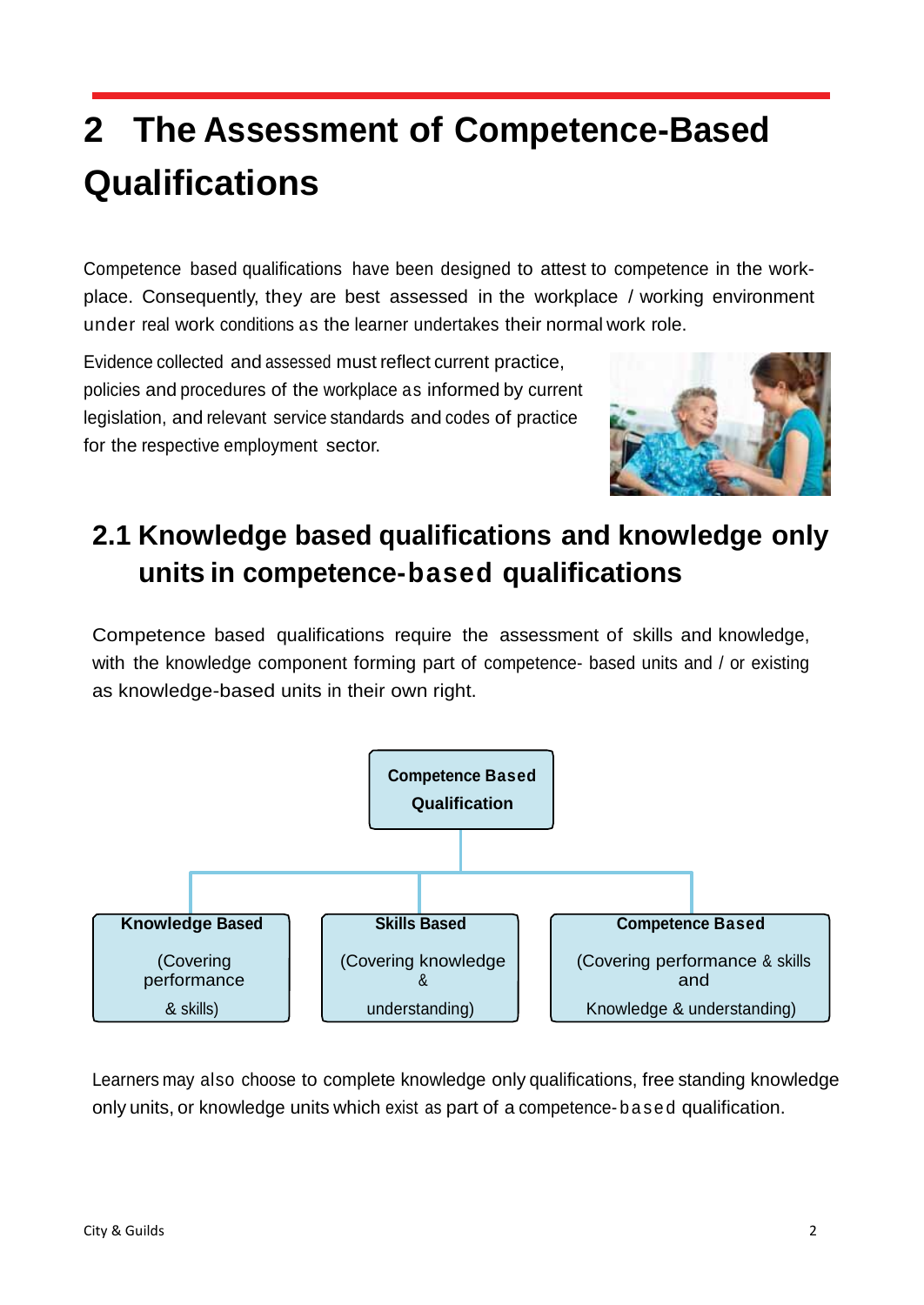Depending on a centre's delivery and assessment approach, knowledge-based components can be assessed either in or away from the working environment e.g. in a workbased training centre or classroom-based college environment.

Where units are designed purely to assess a learner's knowledge and understanding, training providers have a range of methods available to them to assess their learners. These may include:

- City & Guilds externally set and internally verified assessments/assignments,
- Professional discussion,
- Centre devised or externally produced workbooks,
- Or recorded oral questioning and answers.

These assessment methods are outlined later in this guide. A robust initial assessment with a learner at the start should determine the most appropriate assessment method or combination of assessment methods for them in line with their chosen qualification.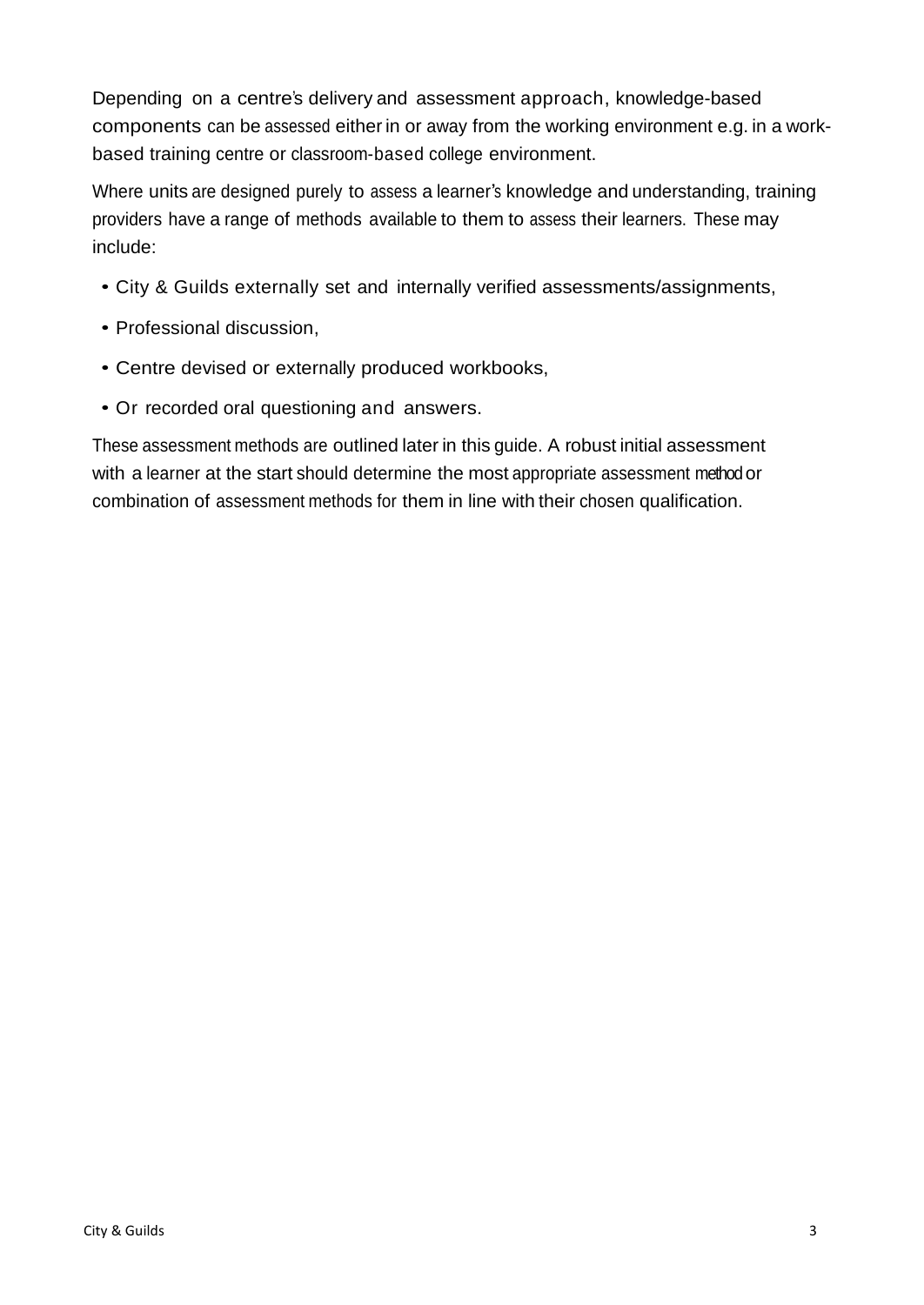# **3 Assessment Methods and the Generation of Evidence**

### **3.1 Direct Observation of Performance**

This is where the assessor will observe the learner carrying out their everyday work activities in a working environment and should be the main source of evidence for competence- b as ed learning outcomes.

Performance observed is formally recorded by the assessor and used as part of the overall assessment for the

### **Direct Observation of Performance**



*This should be the main source of evidence for competence-based learning outcomes. In certain circumstances evidence which contributes to the assessment of knowledge can also be obtained.*

competency based unit and/or qualification. The observation of performance could relate to a specific activity or provide a more holistic view of the learner's performance as it covers a range of work responsibilities.

It should be noted that performance observation may contribute to collecting evidence to demonstrate knowledge as well. In all cases evidence collected should be recorded against specific learning outcomes and/or assessment criteria within the qualification units.

Assessors should plan the observation processes carefully and ensure those involved fully understand their purpose and requirements and how this contributes to the overall assessment of a learner's performance in their working practice.

### **Additional evidence sources:**

In order to ensure that an accurate assessment of a learner's ability is obtained, there is often a need to support work-based observation with one or more of the other types of assessment outlined below.

This may be required to:

- ensure full coverage of the work / functions
- and/or to meet the assessment needs of individual learners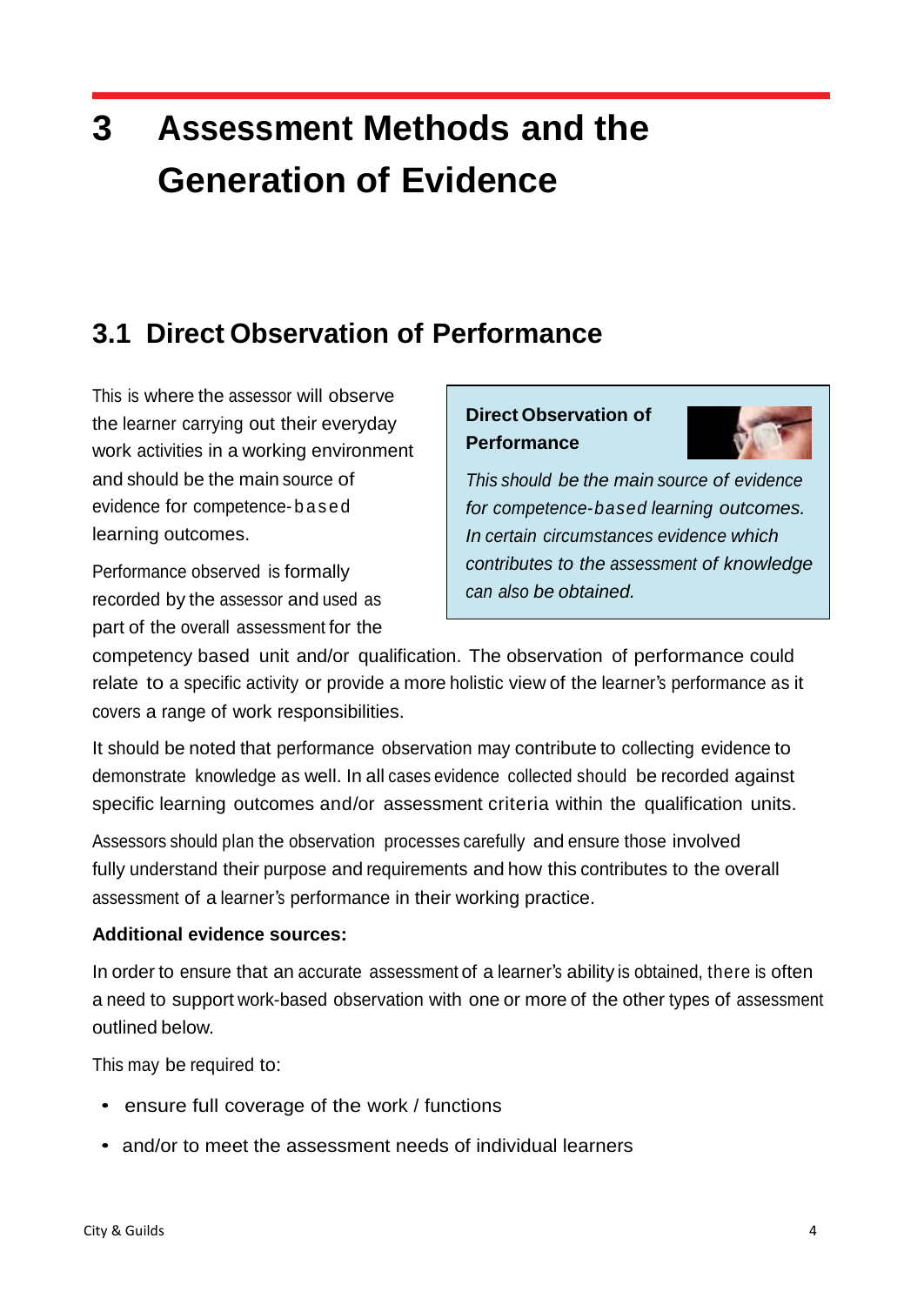• and/or to meet the requirements of different units within the same qualification (e.g. knowledge vs. skills-based units, or units where simulation might be permitted)

### **3.2 Learners Work Products**

Work products can be any relevant products of a learner's own work, or products to which they have made a significant contribution. These products may provide evidence to cover or count towards the assessment of skill, knowledge or competence. For example, in the HSC sector a learner's contribution towards care reports or the development of work place policies or procedures could provide evidence of their competence.

#### **Work Products**

*Products of work can be anything which is produced as a result of a work*



*activity. Products of work are most useful for providing evidence of performance but as for observation, in certain circumstances they may make some contribution to the assessment of knowledge.*

Where products are produced as a result of group effort, particular care must be taken to ensure that assessment ensures focus on the contribution of the learner being assessed and not on the outcome of the group as a whole.

Of course, work products and related content must relate to the qualification/ unit being assessed and would normally be discussed with the learners to check the authenticity of the product being used and their application and relevance to the learner's practice.

## **3.3 Professional Discussion / Discussion with the Learner**

Professional discussion (also now more generically known as 'discussion with the learner') should be in the form of a planned and structured review of the learner's practice. The focus should be on collecting evidence and the outcomes must be captured by means of audio/visual or written records.

### **Discussion with the learner**

*This type of discussion can be used to probe learners and is particularly useful where assessors want to investigate underpinning knowledge and understanding.*

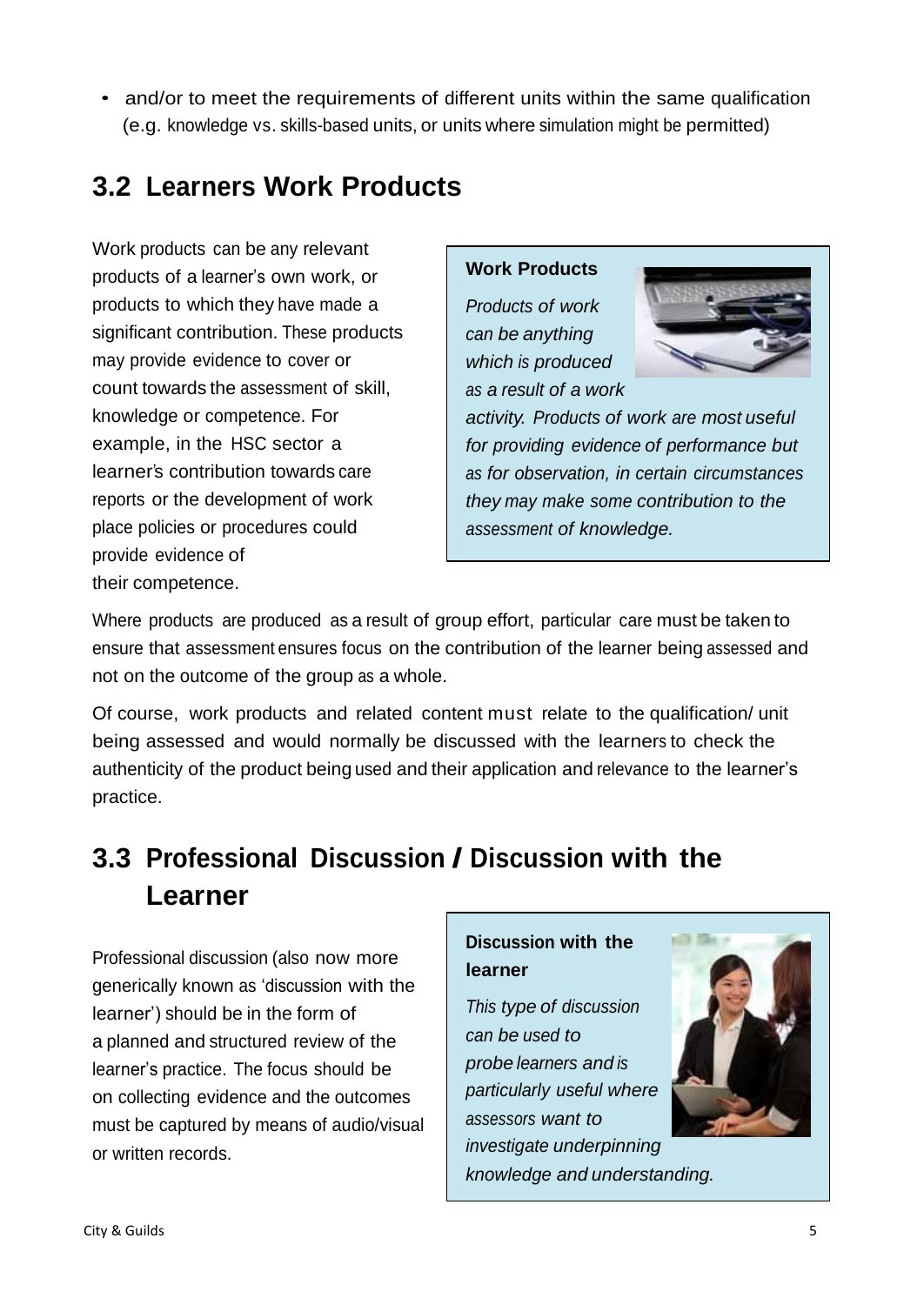Recorded outcomes are particularly useful as evidence that learners can evaluate their knowledge and practice, both across a qualification or in relation to the content of specific units within a qualification, according to requirements.

The content of professional discussion should be planned in advance in order that the learner has time to prepare and is fully aware of the areas to be covered. They can refer to relevant notes, work products etc. to support their discussions with their assessor. The assessor's role is to check a learner's knowledge and understanding in respect of specific aspects of practice or related knowledge that will need to be assessed.

The language and terminology used in the professional discussion should be appropriate to the level of the learner and their assessment and answers should be referenced against the learning outcomes/assessment criteria within the qualification.

## **3.4 Expert Witnesses (EW) Testimony**

An EW testimony is a written account of the learner's performance based on the qualification/unit requirements.

For qualifications in Health, HSC and the CYPW, the EW could also be asked to observe a learner's practice. This provision is made to cover circumstances where it is not possible for the assessor to undertake an observation or due to confidentiality, privacy, or access issues with the learner's service user group.

In such situations the final assessment decision will still however rest with the

### **Expert Witness Testimony**

*This assessment method is most appropriate for*



*the assessment of performance, although may contribute to providing evidence of underpinning knowledge.*

*It is a form of observation, but differs from direct observation in that performance is observed by an appropriately qualified expert rather than the assessor responsible for the final assessment decision.*

learner's assessor who will evaluate observations recorded by an EW alongside any other evidence relevant to the assessment.

EWs must meet the requirements to fulfil this role as stipulated by the relevant Sector Skills Council - (Skills for Care & Development, Skills for Health). Confirmed/verified by the training provider, an EW must meet the following criteria:

- Have a working knowledge of the units on which their expertise is based.
- Be occupationally competent in their area of expertise.
- EITHER hold any qualification in assessment of workplace performance OR have a professional work role which involves evaluating the everyday practice of staff.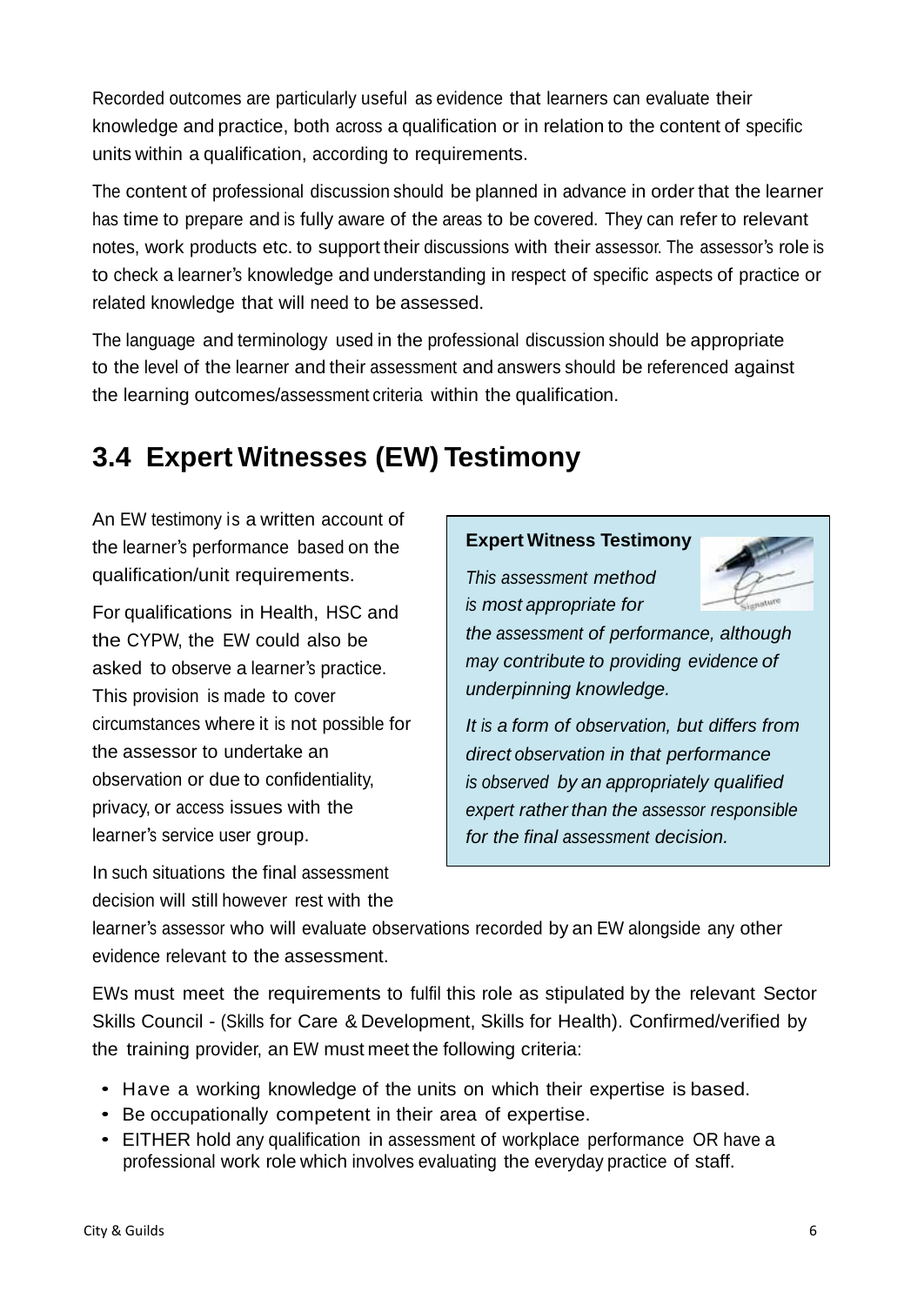### **3.5 Reflective Accounts (RA)**

A RA can be used to help contribute to the assessment of competence and can help in the collection of evidence for knowledge and understanding.

The term is used to describe an individual's description and analysis of their thoughts and actions when carrying out particular tasks or handling specific situations.

An effective RA may also describe the reasons for carrying out work in a particular way and also provide evidence that learners can evaluate their knowledge and practice across the activities embedded in their qualification.

#### **Reflective Accounts**

*Reflective accounts can support the assessment of competence and contribute to*



*knowledge and understanding by providing an insight to a learner's thoughts and considerations associated to behaviour.*

*They are particularly useful for demonstrating a constructive approach to learning. Factors such as authenticity mean that this assessment method will usually be insufficient when used on its own.*

Any reflection should meet the relevant assessment criteria within the qualification.

### **3.6 Questioning**

Questions can be asked by assessors and answered by learners to supplement evidence generated through observations of practice and/or any other evidence type used in the assessment process.

Assessors may also be able to infer some knowledge and understanding from observing a learner's work practice and

*Questions are useful for confirming competence and can play an effective role in investigating knowledge and understanding*



may ask questions to confirm understanding and/or cover any outstanding areas that need to assessed as part of a unit or qualification.

Questions may be asked orally or in writing but, in both cases, a record must be kept of the questions and responses. Questions do not need to be pre planned and can be helpfully used to elicit additional information from the learner in order to more fully meet evidence requirements or to gain clarification and/ or more in-depth evidence of their knowledge or practice.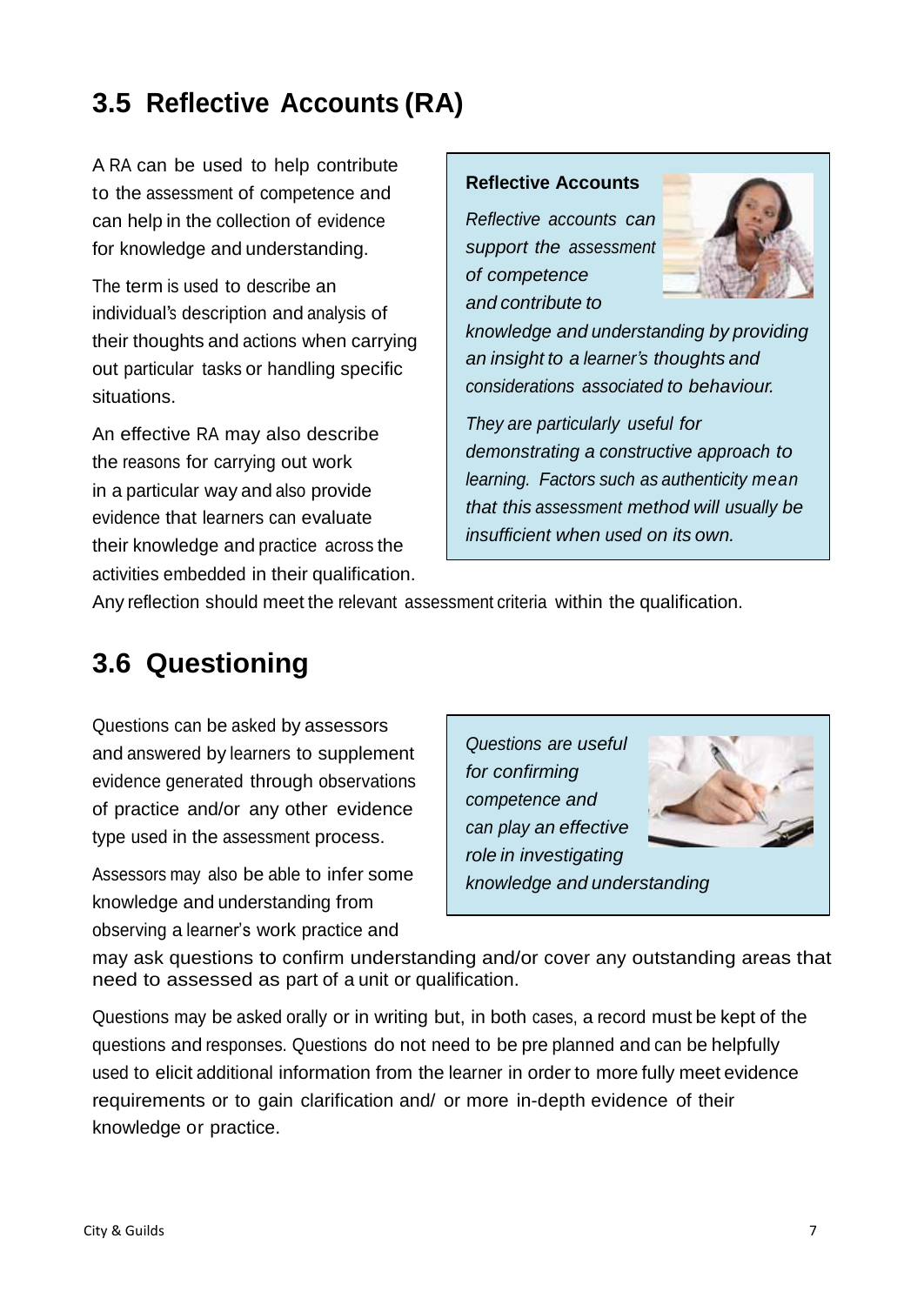### **3.7 Witness Testimonies (WT)**

These should be from people who are in a position to provide written or technically recorded evidence of a learner's competence.

Where testimony is sought from individuals who are service users or their relatives/friends, care should be taken to ensure the purpose of the testimony is understood by them if asked to provide.

*Witness Testimonies can be used to contribute to performance evidence. They must however be carefully obtained to be of value to the assessment process.*



WT are not the same as 'letters of support' or 'letters of appreciation' and can provide complimentary evidence in relation to a leaner's practice. To be of value to the assessment process they need to relate directly to the assessment criteria being assessed.

### **3.8 Recognition of Prior Learning (RPL)**

RPL is a form of assessment which makes use of evidence of learner's previous noncertificated achievements to demonstrate competence or achievement within a unit or qualification. Through the RPL process, evidence of a leaner's achievement (learning) is assessed against the learning outcomes of a unit. The RPL process is relevant where a learner has evidence of having previously learnt something but has never received formal recognition for it through a qualification or other form of certification. Evidence can draw on any aspect of their prior experience including: domestic/family life, education and training, work, community or voluntary activities.

RPL is one of many assessment methods appropriate to assessing work-based learning. Evidence obtained through RPL must therefore meet the same rigorous quality criteria that other assessment methods must conform to.

Further information and policy guidance on RPL is available directly from your External Qualification Consultant, National Technical Advisor or via the City & Guild main website.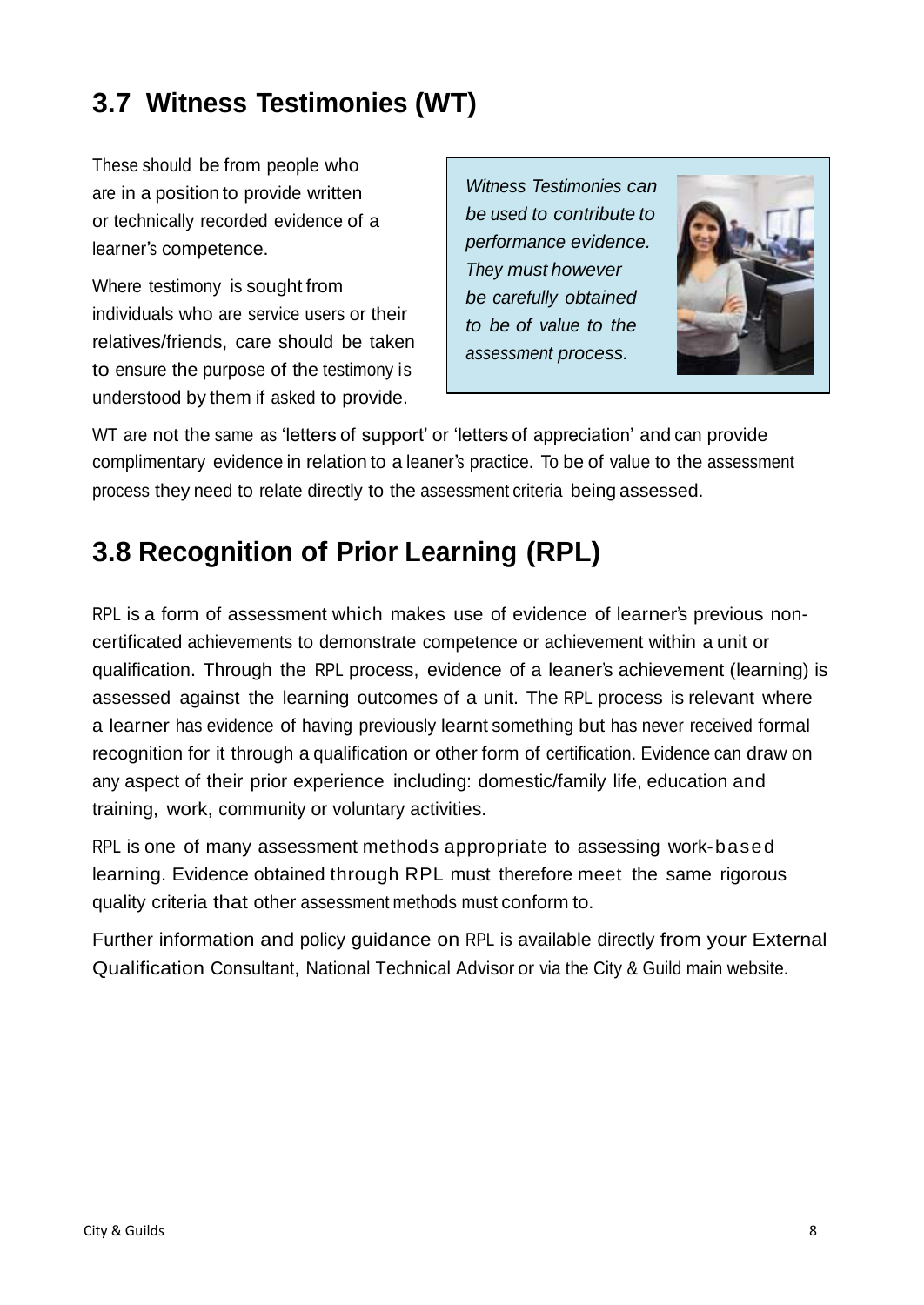## **3.9 Projects**

Learners can be given work-related projects to help provide evidence of their skills, knowledge and competence. In some instances, learners may have already completed a relevant project in their workplace or training environment which can be mapped to the relevant qualification/ unit standards and therefore provide evidence of competence and/or knowledge. This could form part of a learner's assessed RPL evidence.

*Projects are appropriate assessment methods for generating evidence in*



*support of competence and / or knowledge. Like other assessment methods the relevance of the project activity and the evidence generated must be carefully examined against assessment criteria.*

The projects relevance is determined by

the assessor in discussion with the learner. In some cases, it may require another assessment method, for example further professional discussion, to be sure of a learner's understanding and application to practice.

### **3.10 City & Guilds Summative Assessment/Assignment Materials**

City & Guilds has produced a range of summative assessment /assignments to support the assessment of knowledge units within competence based or knowledge only Health, HSC and Early Years/CYPW qualifications. These assessments must be taken according to the specifications stated in the qualification handbook. Over the course of time other summative materials may also be developed.

In some instances, use of existing summative assignments may be mandatory for a specific qualification, but in the majority of cases they are 'suggested' as an additional method of assessment for consideration with learners. Qualification handbooks should be checked carefully to see whether C&G mandatory assessments / assignments are required.

Assignments are for knowledge only units and allow a learner's knowledge to be assessed through a written piece of work carrying various tasks mapped against assessment criteria.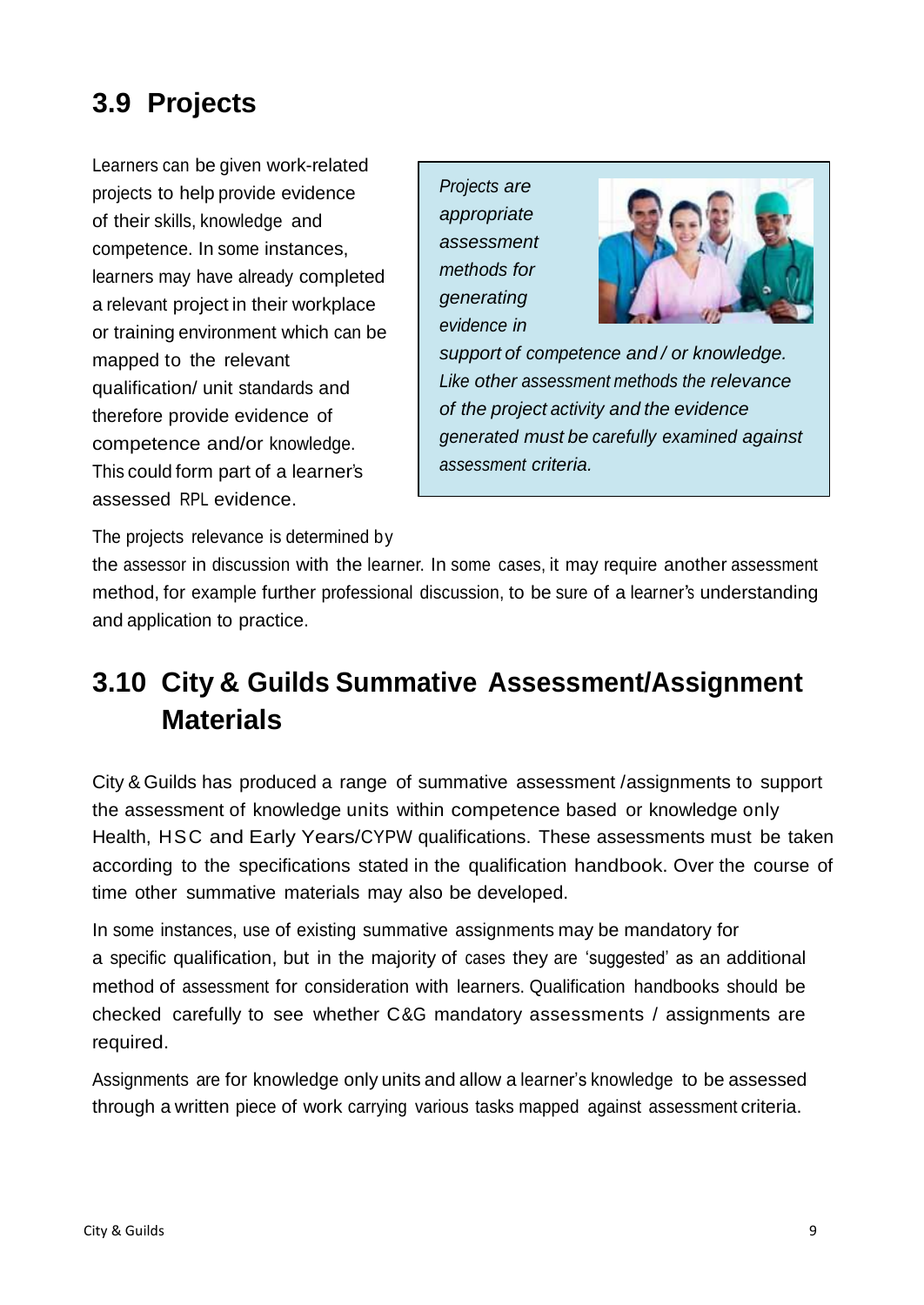City & Guilds has produced overarching 'Assessor Guidance' for training providers which should be referred to when these assessments/ assignments are selected as a chosen assessment method. This guidance can be found on the relevant qualification webpage.

City & Guilds 'Assessor Guidance' also applies to the use and administration of summative assessments / assignments produced independently by training providers.

### *City & Guilds summative assessment material provide a valid, standardised and costeffective method*

*for assessing work-based knowledge and understanding. Saving time and resources and promoting consistency, this is an excellent option for those who want to be sure that their assessments are hitting the mark.*

City&

Guilds

## **3.11 Case Studies**

Case studies must be based on real work practice i.e. genuine work experience. They also need to be authenticated by an assessor or expert witness to be eligible for use as evidence of competent performance.

For the purposes of work-based assessment, theoretical or simulated case studies do not provide evidence

of skills, or competence, although they may be admissible as evidence of knowledge and understanding. This is because they are unlikely to have been carried out under real work pressure or under genuine working conditions and therefore do not provide evidence of performance in the work context.

NB – Confidential records must not be included in learner's portfolios but must be referred to in the assessment records.





*Case studies are mostly useful for supporting the assessment of knowledge*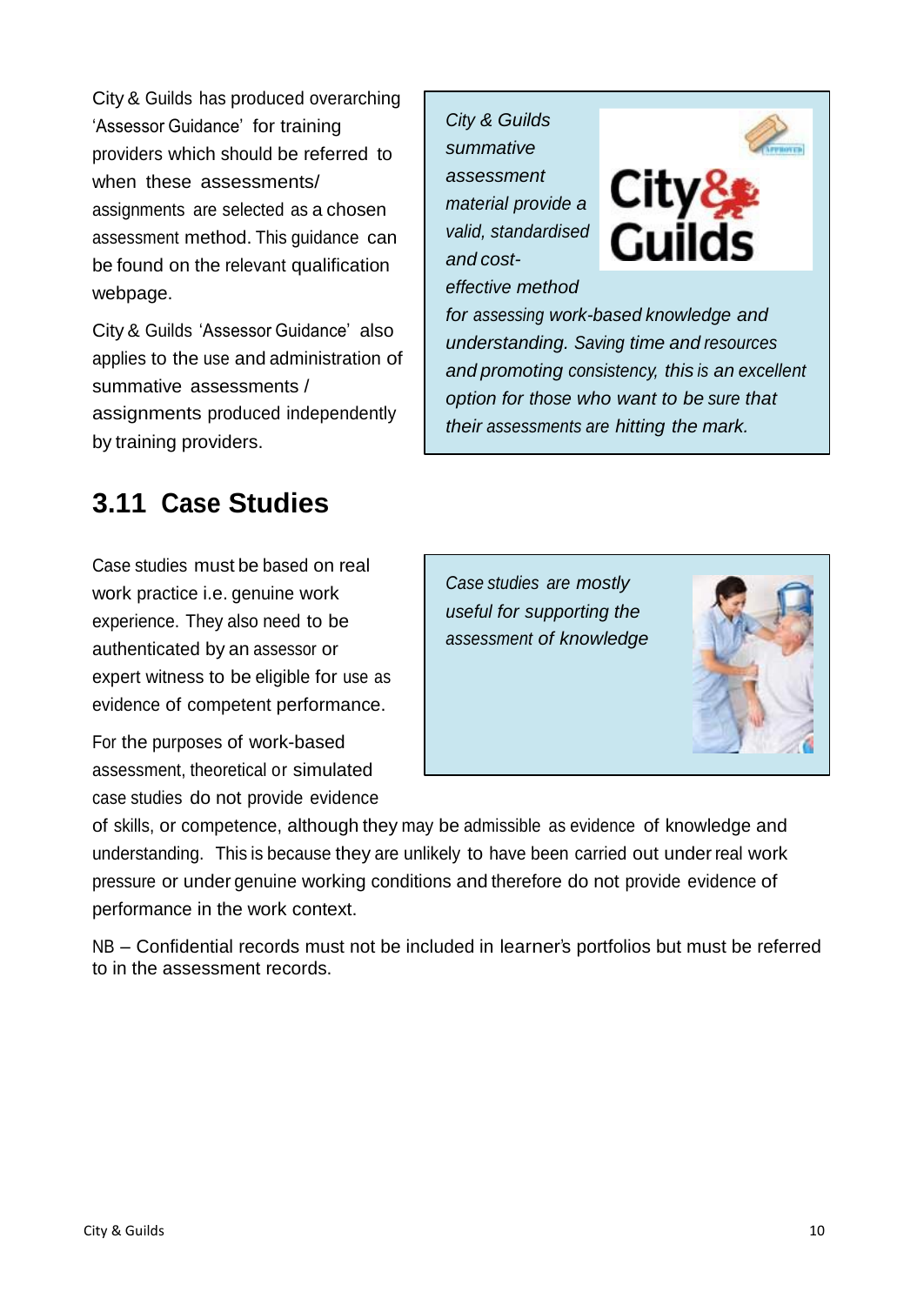### **3.12 Workbooks**

Training providers can produce their own workbooks internally or purchase them externally where they are available. Workbooks are designed to support the assessment of knowledge for a specific qualification.

Questions, case studies or scenarios therein should directly relate to the units learning outcomes.

*Workbooks are useful for formative assessment / learning and may provide evidence that contributes to the assessment of knowledge and understanding.*



*Wherever workbooks are used to contribute to summative assessment care should be taken to ensure this method of assessment is appropriate and relates to the type and quality of evidence required.*



Where workbooks are used the authenticity of the learner's work and related understanding should be robustly checked by assessors.

The relevance of workbooks as evidence of knowledge and understanding must also be firmly ascertained. In many instances, depending on the qualification the assessment of knowledge may only be effectively carried out in controlled conditions. In these instances, workbooks may be useful for formative assessment, but not so as summative evidence. Care should therefore be taken to ensure workbooks are used appropriately.

### **3.13 Examinations / Tests**

Some qualifications require learners to take an exam or test in order to ascertain the level of knowledge and understanding they have achieved. This may be either on- line or paper based, although in certain circumstances other relevant

*Exams and tests are appropriate to assessing knowledge. A variety of exam and test types exist to suite a wide range of circumstances.*



adaptations can be made to meet the needs of learners with specific needs/disabilities.

Training providers must ensure they are familiar with all examinations as they apply to specific qualifications and their related completion and administration requirements.

Tests can take a variety of forms and will differ in the rigor and degree to which they cover the assessment area. For example, tests can be closed book or open book.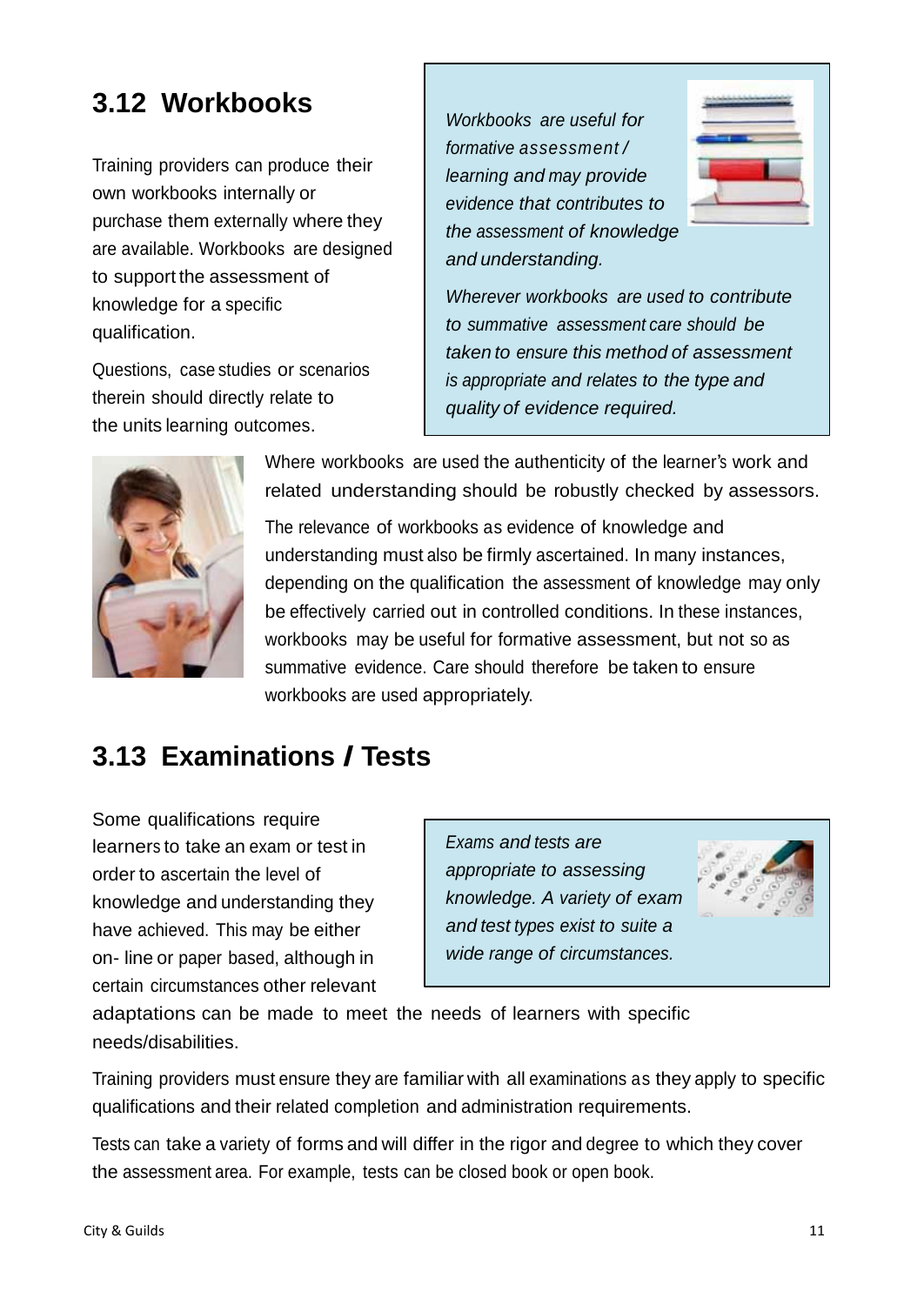# **4 Methods of Recording Learner Evidence**

Evidence can be recorded either via a paper or electronic portfolio. All evidence will have been recorded either by the learner or the assessor or both. Clear evidence of the assessment and verification judgements made by the assessor and internal quality assurer must be recorded.